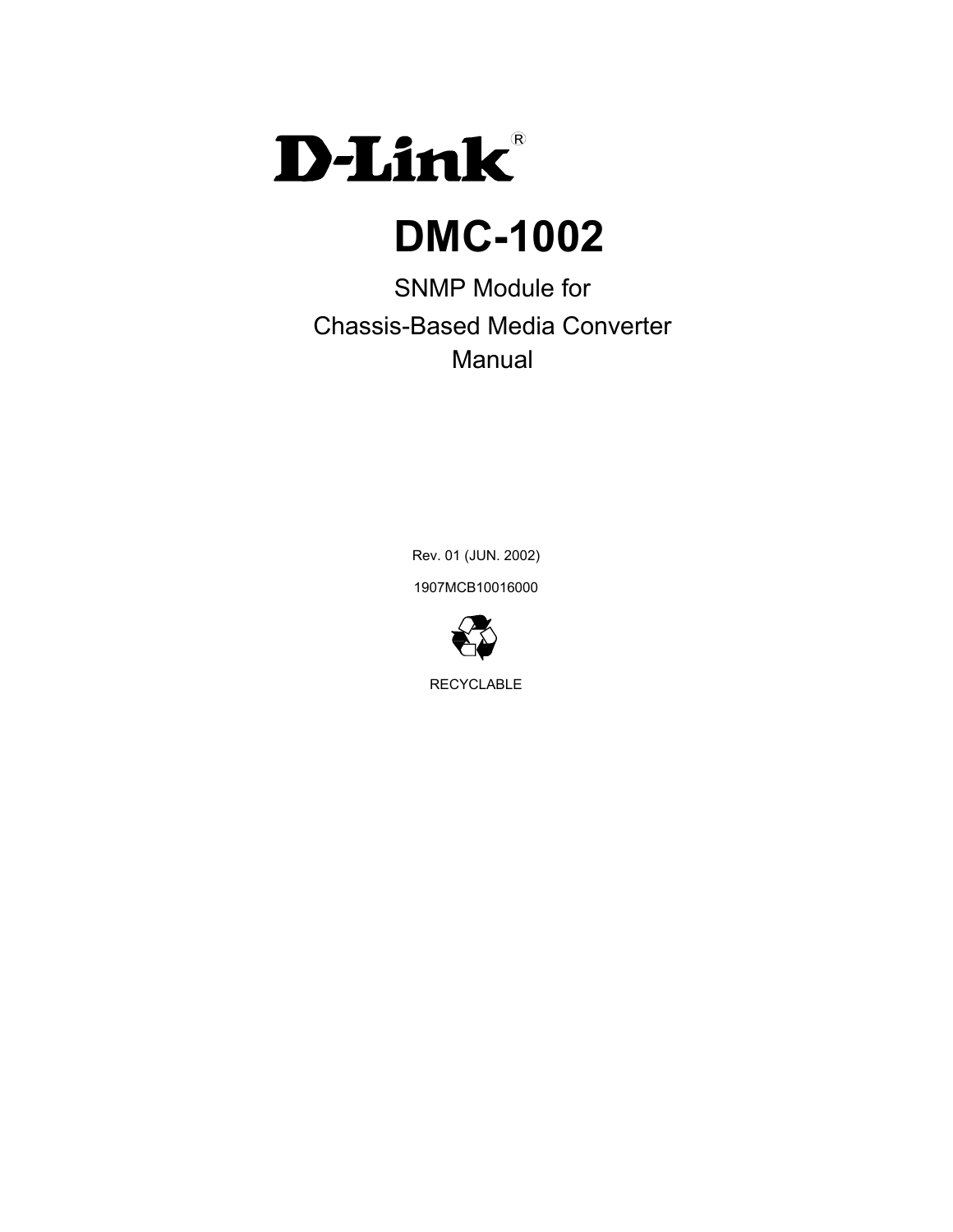# TABLE OF CONTENTS

| <b>MANAGEMENT SETTING THROUGH WEB</b> |  |
|---------------------------------------|--|
| <b>MANAGEMENT SETTING THROUGH</b>     |  |
|                                       |  |
|                                       |  |

 $\boldsymbol{l}$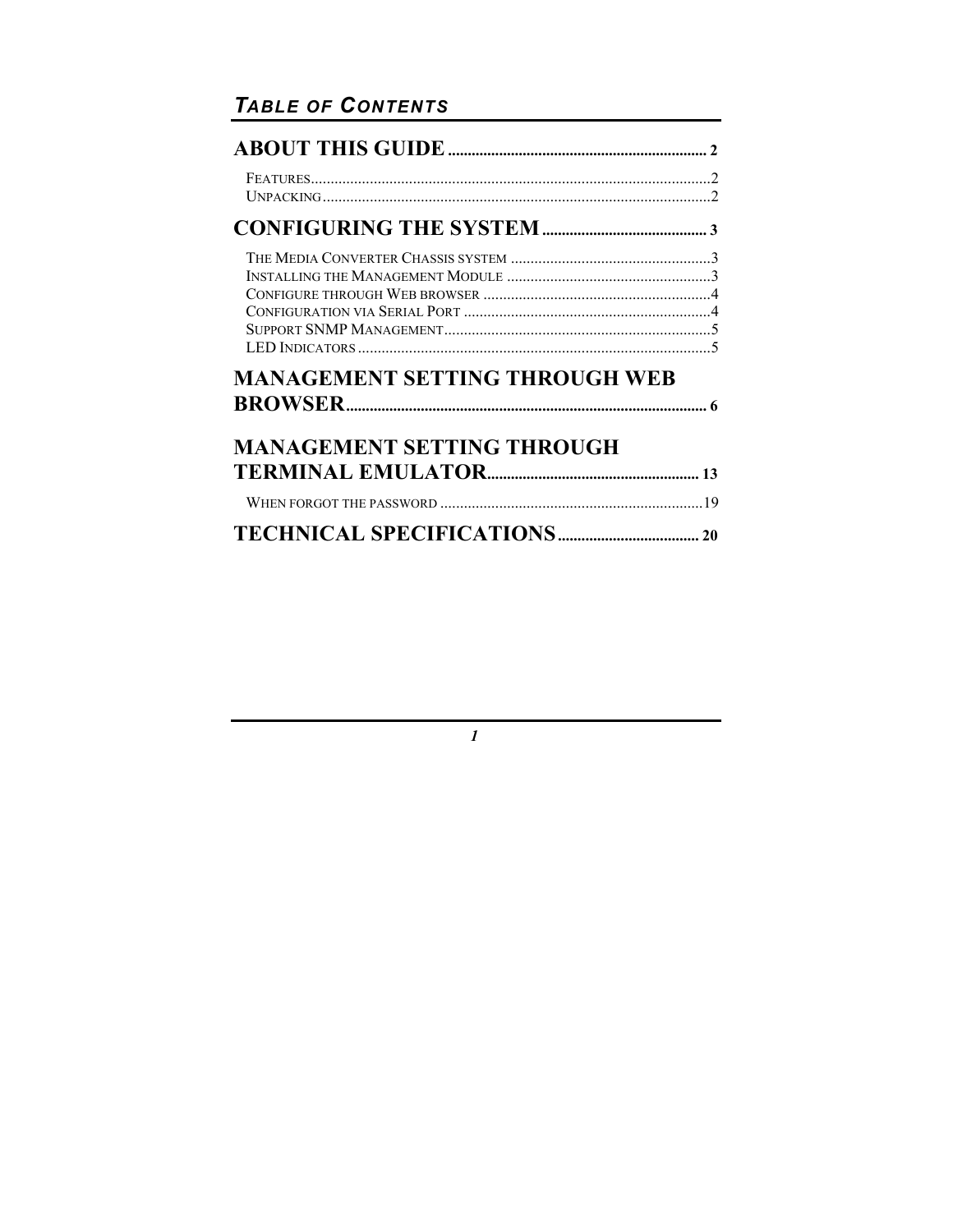# *ABOUT THIS GUIDE*

This manual shows you how to configuring your DMC-1002 SNMP Module for Chassis-Based Media Converter.

### **Features**

- $\checkmark$  Compliant with IEEE802.3u 100BASE-TX standards
- $\checkmark$  Enable to monitor the module through terminal emulation program and Web browser
- The network administrator can access management software by connecting the management module either to a terminal emulation program (through the RS232 interface) or to a remote network management station (through the RJ45 interface and a hub)
- Status indication include:
	- 1. Identification of: Media Converter type; Slot number occupied
	- 2. Status Indication of Chassis: Redundant Power status; Power Fail status; Fan Fail status
	- 3. Status Indication of Modules: Unit Power; Link/Activity; Transmit; Receive
- LED Indication: Power/Power Fail/Fan Fail/MGM/Console/Link/ACT
- Support Hot-swappable
- Auto-negotiation for half-duplex/full-duplex on TX ports
- Equipped with a 19" system chassis 16-converter with Redundant Power supply for optional Expansion use.

### **Unpacking**

Open the shipping carton of the SNMP Module and carefully unpack its contents. The carton should contain the following items:

One DMC-1002 SNMP Module for Chassis-Based Media Converter

One RS232 cable

This Manual

*If any item is found missing or damaged, please contact your local reseller for replacement.*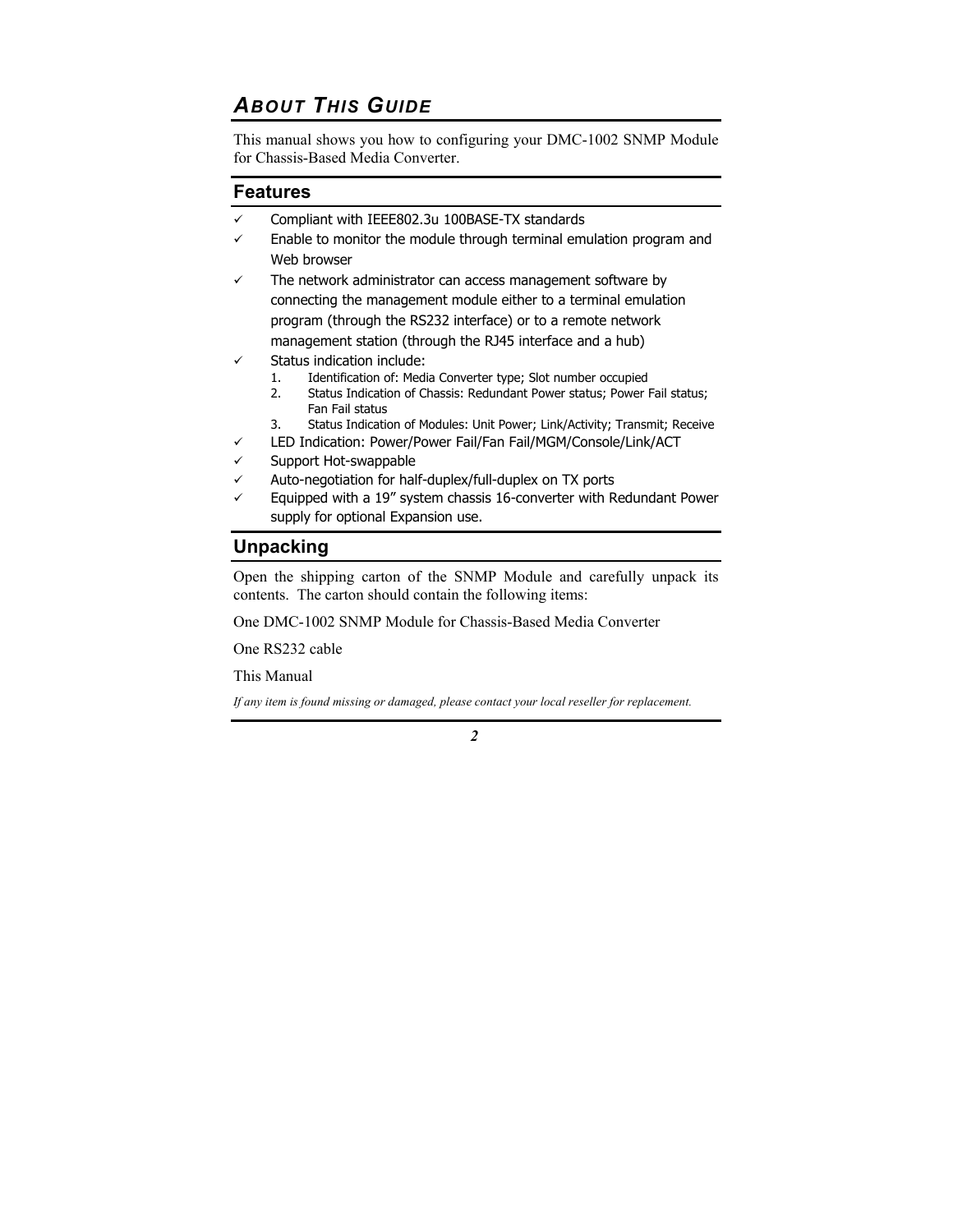# *CONFIGURING THE SYSTEM*

This chapter provides network managers and system administrators with information about how to configure the Media Converter Chassis system.

The reader of this document should be knowledgeable about network devices, device configuration, network management, and Internet browsers. The user is assumed to be a network administrator or manager with an understanding of network operations.

#### **The Media Converter Chassis system**

The chassis's first slot is for the management module as illustration on figure 1.



*Figure 1. Slide in the management module in the first slot of the chassis system.* 

## **Installing the Management Module**

Before Configure the chassis system, you must do the following:

- Install the management module into the chassis. (Figure 1)
- Connect the module to the network.
- Boot up for SNMP management on Web browser or emulation terminal program.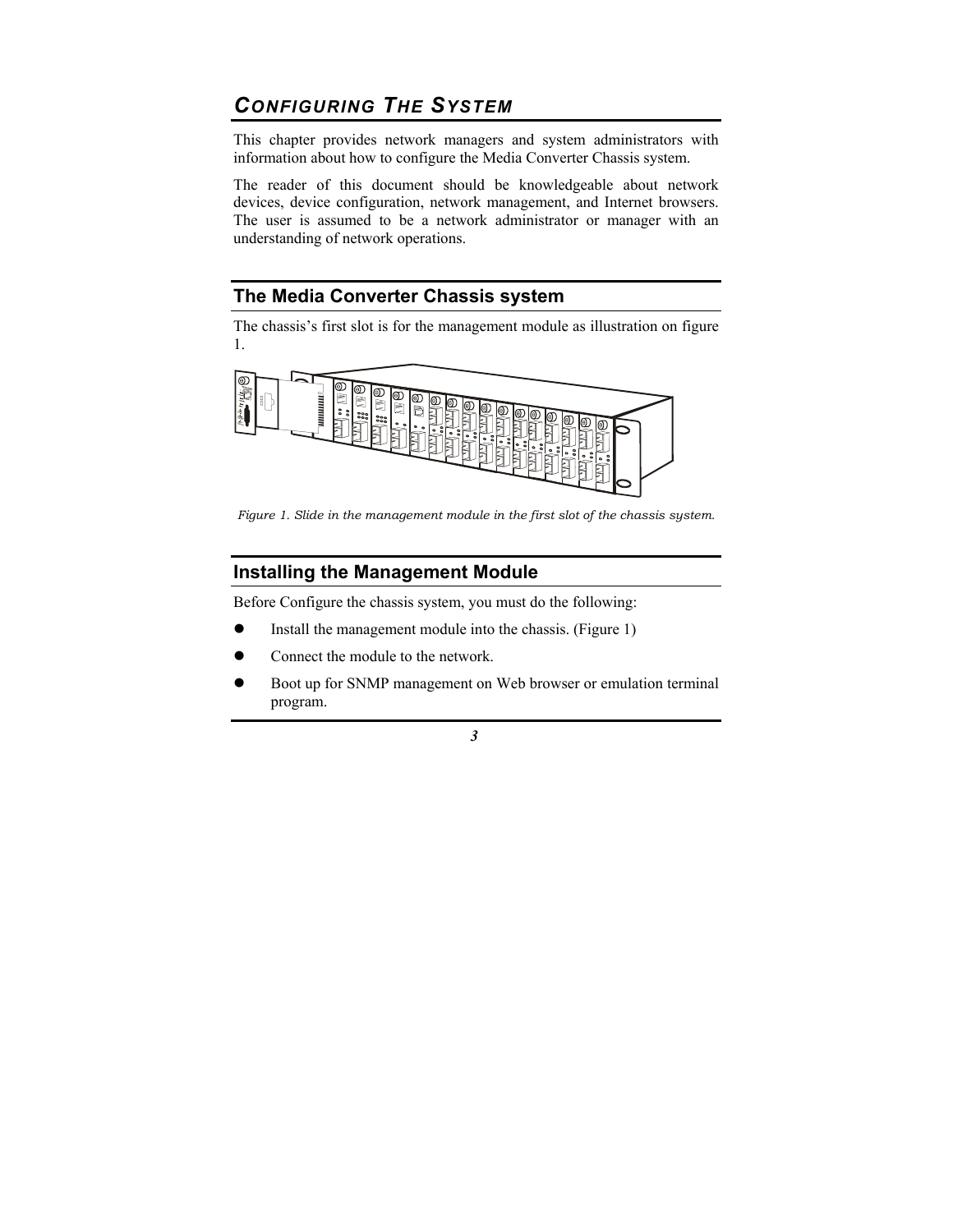### **Configure through Web browser**

The Media Converter chassis system is accessible using a Web browser (IE explorer, Netscape Communications, etc.) to open up the chassis monitoring system. The default IP Address for the chassis system is "192.168.1.1", and the default Login name and password is both "root".

#### **Configuration via Serial Port**

The Media Converter chassis system can be accessible using a terminal or terminal emulator attached to the RS232 serial port on the Switch too.

NOTE: (1) *The serial port cable is attached directly with the device.* 

 *(2) It needs to upgrade the Terminal Emulator due to key malfunction.* 

- 1. Locate correct DB9 serial port cable with female DB9 connector.
- 2. Attach the DB9 serial port female cable connector to the male DB9 serial port connector on the chassis system.
- 3. Attach the other end of the DB9 serial port cable to a remote workstation.
- 4. By default, the Switch uses the following serial port parameter values:

| <b>Flow Control</b>    | <b>NONE</b> |
|------------------------|-------------|
| <b>Parity</b>          | <b>NONE</b> |
| Data bits              | 8           |
| <b>Stop bits</b>       | 1           |
| <b>Bits per second</b> | 57600       |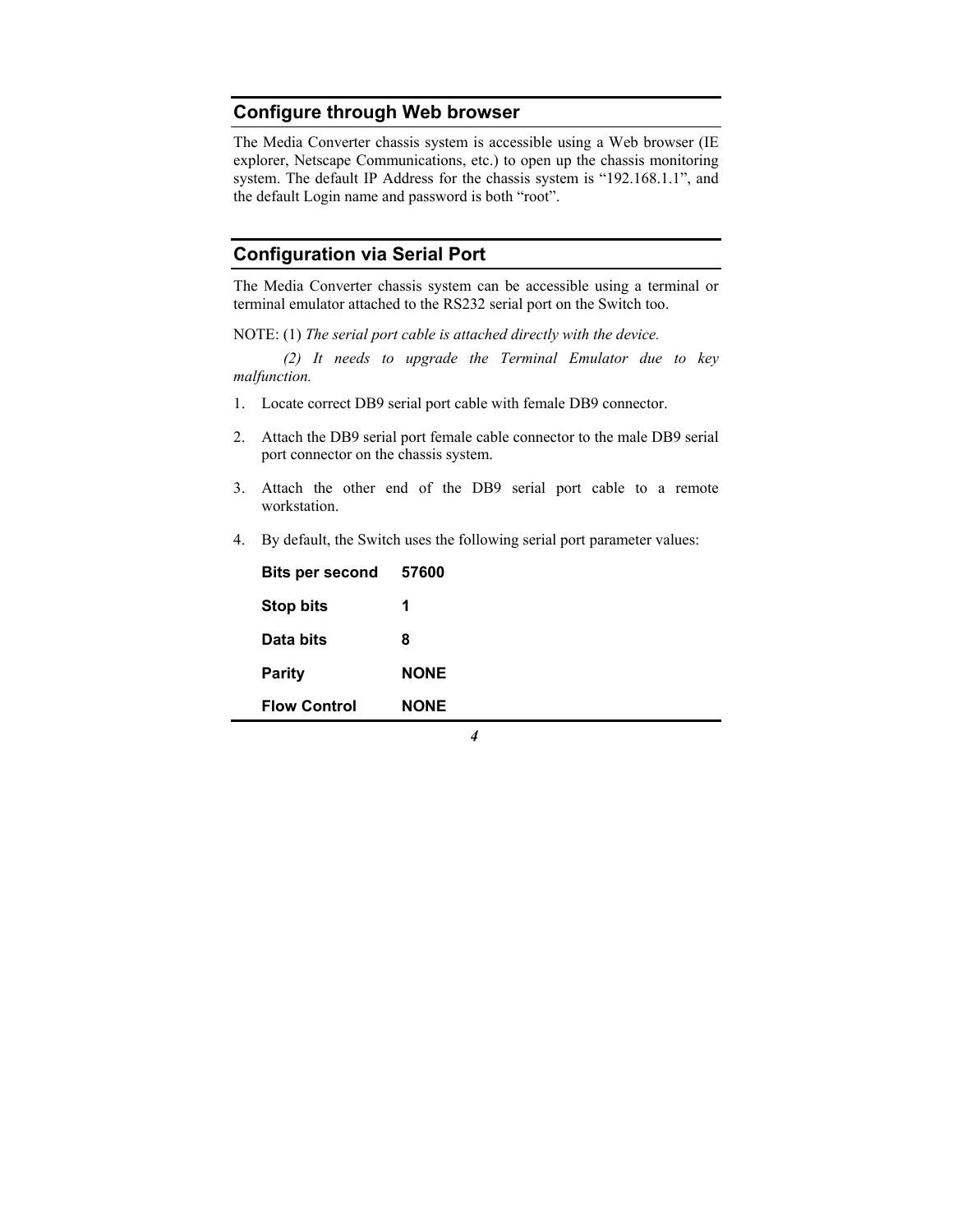5. The default Login name and password is both "root".

#### **Support SNMP Management**

The Media Converter Management Module support SNMP management.

#### **LED Indicators**

The LED indicators of the Switch include Power, ALERT, HTTP, ICQ, SMTP, SPEED, LINK/ACT and FDX/COL. The following shows the LED indicators for the Switch along with an explanation of each indicator.



**Power On: Lights green when the power is inserted.** 

**Power Fail: Lights Amber when the power is inserted and it is fail.** 

**Fan Fail: Lights Amber when the fan is fail.** 

- **MGM: Blinks green when the device CPU is working and lights amber when the CPU works fail.**
- **Console: Blinks green when the data is transmitting through console port and blinks amber when transmitting the wrong data.**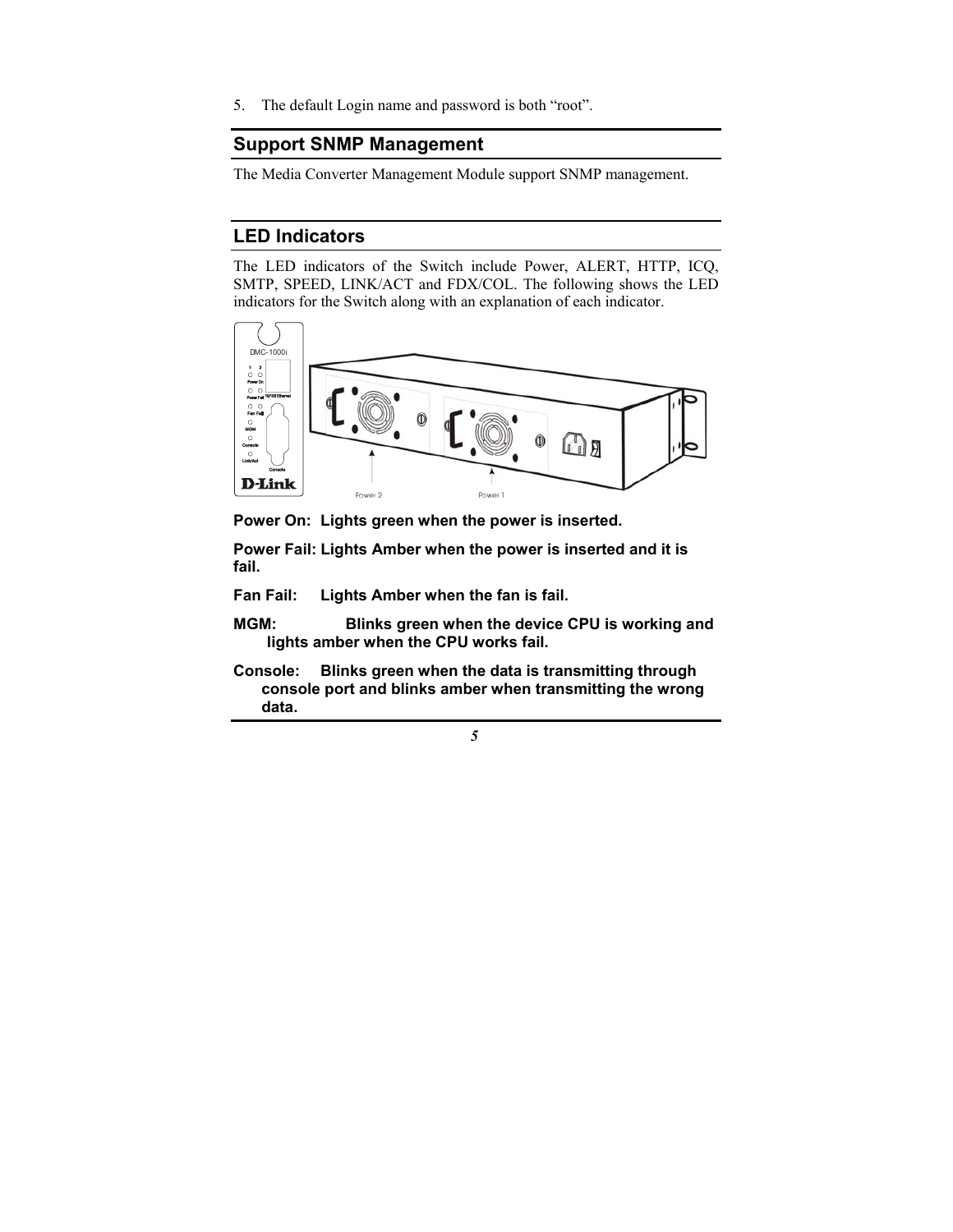#### **Link/Act: Lights green when link to networking Ethernet and blinks green for activity.**

### *MANAGEMENT SETTING THROUGH WEB BROWSER*

**1 Main Menu** 



Figure (1) Main Menu

#### **1-1 System Function**

There are four items in System Function menu, "Software Reboot, Factory Reset, Image Update and Configuration Update. (Figure 2)

#### **1-2 Configuration**

There are three items in Configuration menu, "General Configuration, System Configuration and SNMP Configuration. (Figure 2)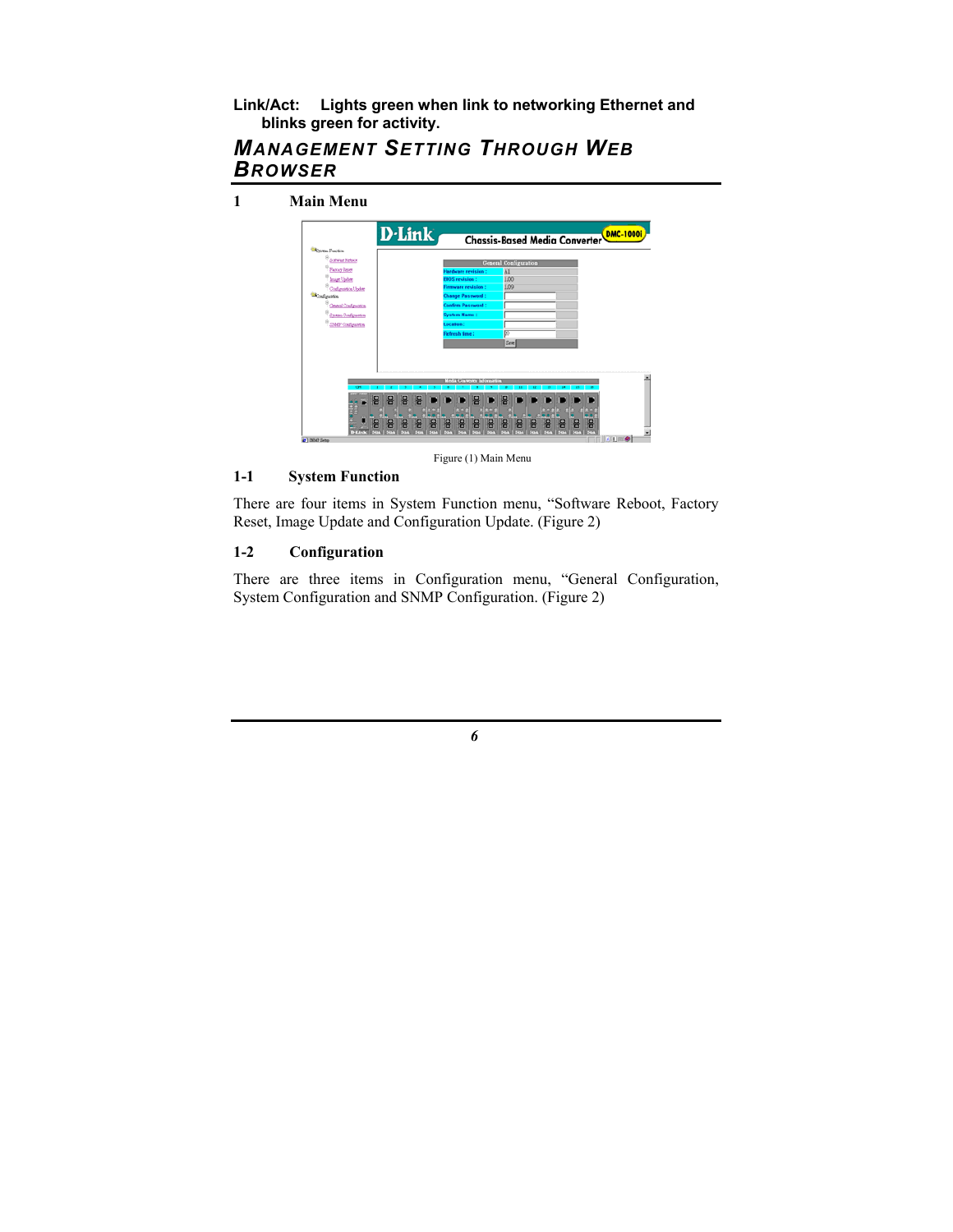

Figure (2) Configuration

#### *1-1-1 Software Reboot*

To reboot for the software setting.

#### *1-1-2 CPU Factory Reset*

This function is to set the CPU (DMC-1002) back to the default setting in case of the messy setting.

#### *1-1-3 Factory Reset*

This function is to set both CPU (DMC-1002) and all system (all smart device installed in chassis) back to the default setting in case of the messy setting.

#### *1-1-4 Image Update*

The section is to set the TFTP Server IP Address first, and the default address was set to "192.168.1.2". The Image File can be updated by uploading the image file from the TFTP server. (Figure 3.1)

**Note: The content of the image file will write the whole firmware of the management module, please be sure that the image file is correct.**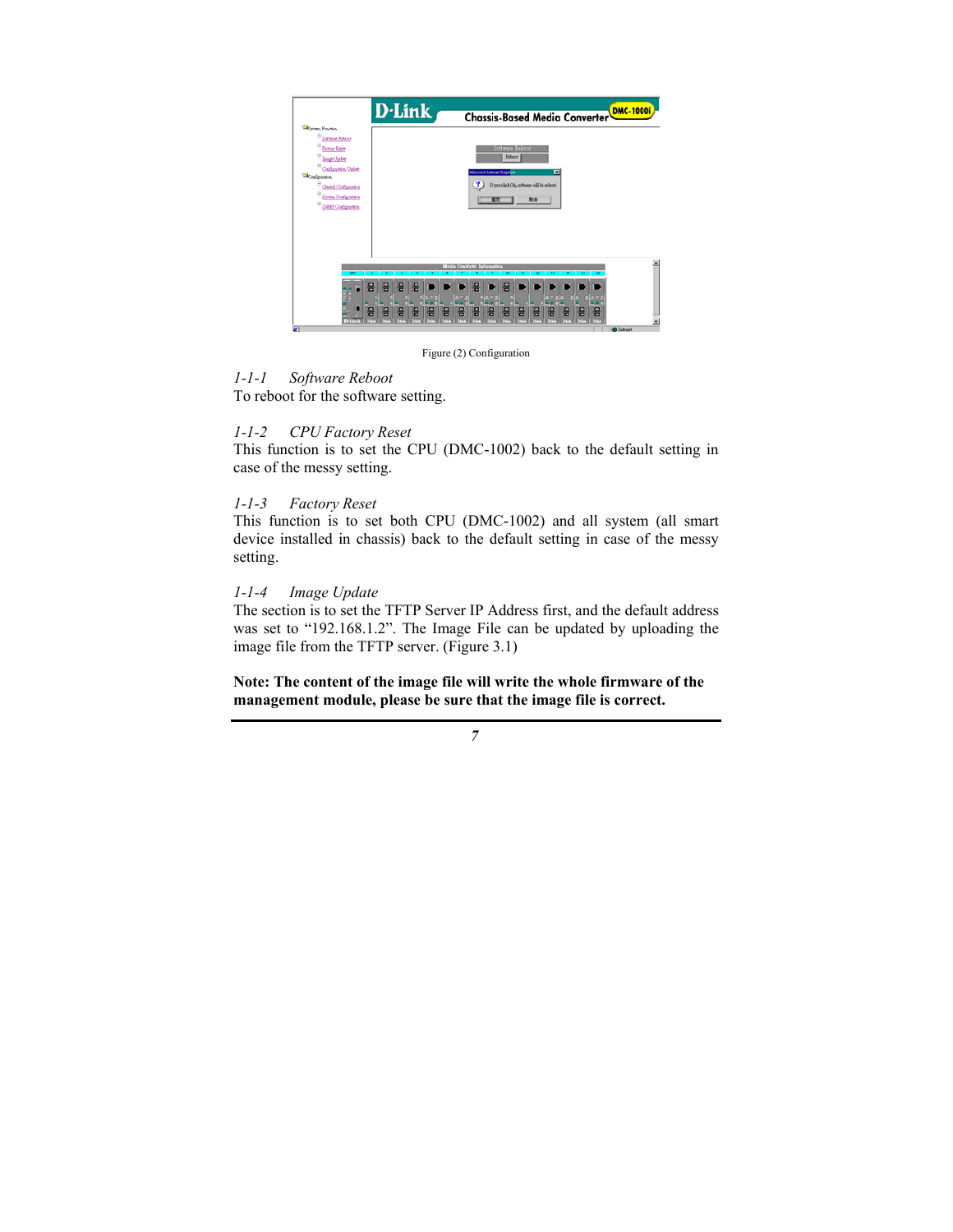While the file is uploading to the system, it will appear a warning sign. (Figure 3.2)



Figure (3.1)



Figure (3.2)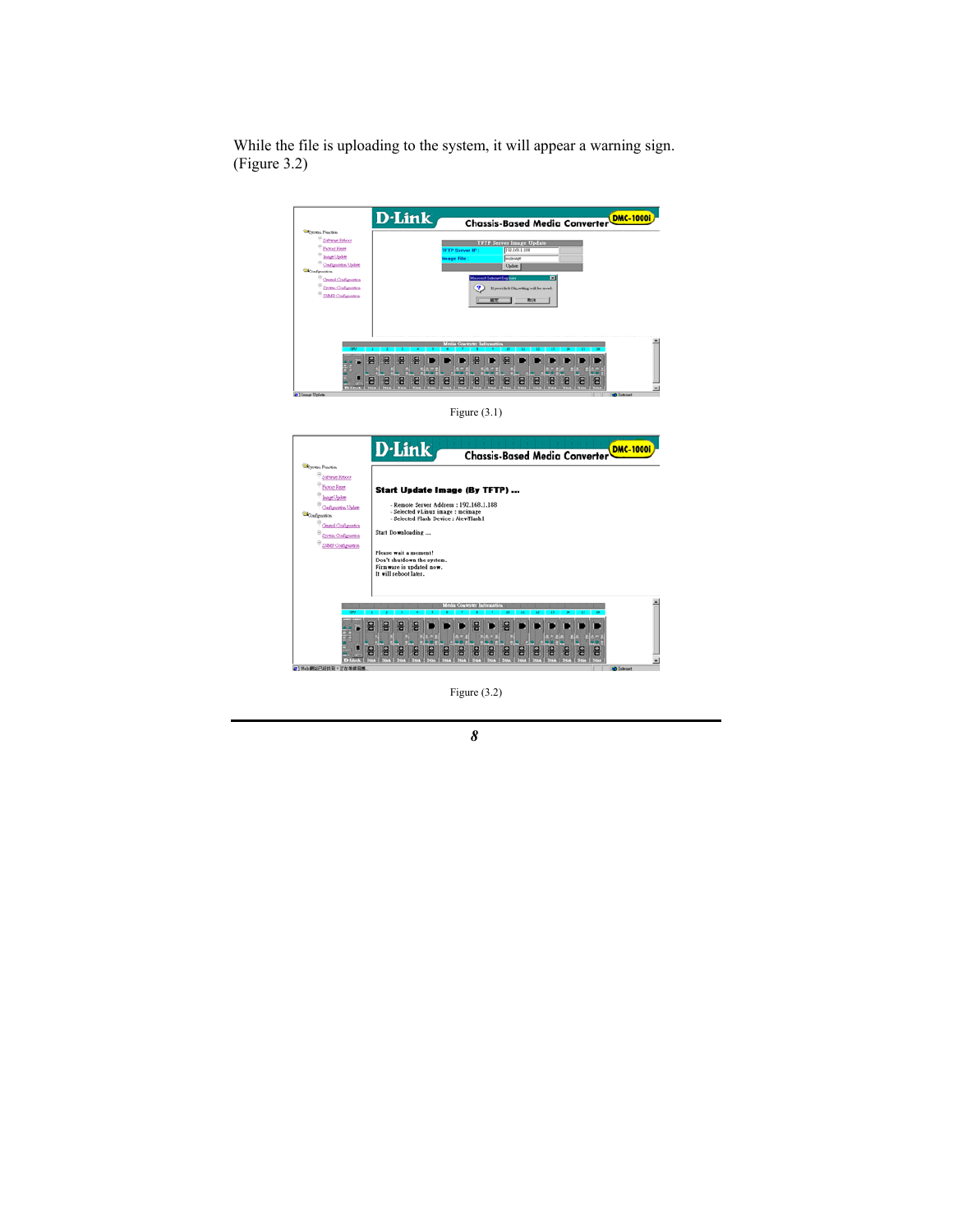*1-1-5 Configuration Update* 

|                                                                                                                            | <b>D</b> -Link |   |  |           |                               |  |                                           |               |                                                 | <b>Chassis-Based Media Converter</b> |    |  | <b>DMC-1000i</b> |
|----------------------------------------------------------------------------------------------------------------------------|----------------|---|--|-----------|-------------------------------|--|-------------------------------------------|---------------|-------------------------------------------------|--------------------------------------|----|--|------------------|
| <b>Elizabeth Function</b><br><sup>8</sup> Software Relieve<br><b><i><u>Package Firsten</u></i></b><br><b>Joseph Update</b> |                |   |  | arget IP: |                               |  | <b>Configuration Upload</b>               | 792.168.1.180 |                                                 |                                      |    |  |                  |
| Configuration Update<br><sup>63</sup> Configuration                                                                        |                |   |  |           | Configuration File:<br>$\sim$ |  | Upload.                                   |               |                                                 | 208.                                 |    |  |                  |
| <b>General Configuration</b><br>Storms Configuration<br><sup>B</sup> BMP Oxfigurith                                        |                |   |  |           |                               |  | <b>Configuration Download</b><br>Dowsload |               | −<br>                                           |                                      |    |  |                  |
|                                                                                                                            |                |   |  |           |                               |  | Microsoft Internet Explaner<br>387        |               | If you click Ok, software will upload.<br>27.08 | छ।                                   |    |  |                  |
|                                                                                                                            |                |   |  |           | Modia Courenter Information   |  |                                           |               |                                                 | $^{14}$                              | 15 |  |                  |
|                                                                                                                            |                |   |  |           |                               |  |                                           |               |                                                 |                                      |    |  |                  |
| œ                                                                                                                          |                | 몸 |  |           |                               |  |                                           |               |                                                 |                                      |    |  |                  |

Figure (4)

The section is explaining how to upload and download the configure setting of the module.

The Configuration Upload is to restore a setting file to the management module.

The Configuration Download is to backup the setting from the management module.

*1-2-1 General Configuration*

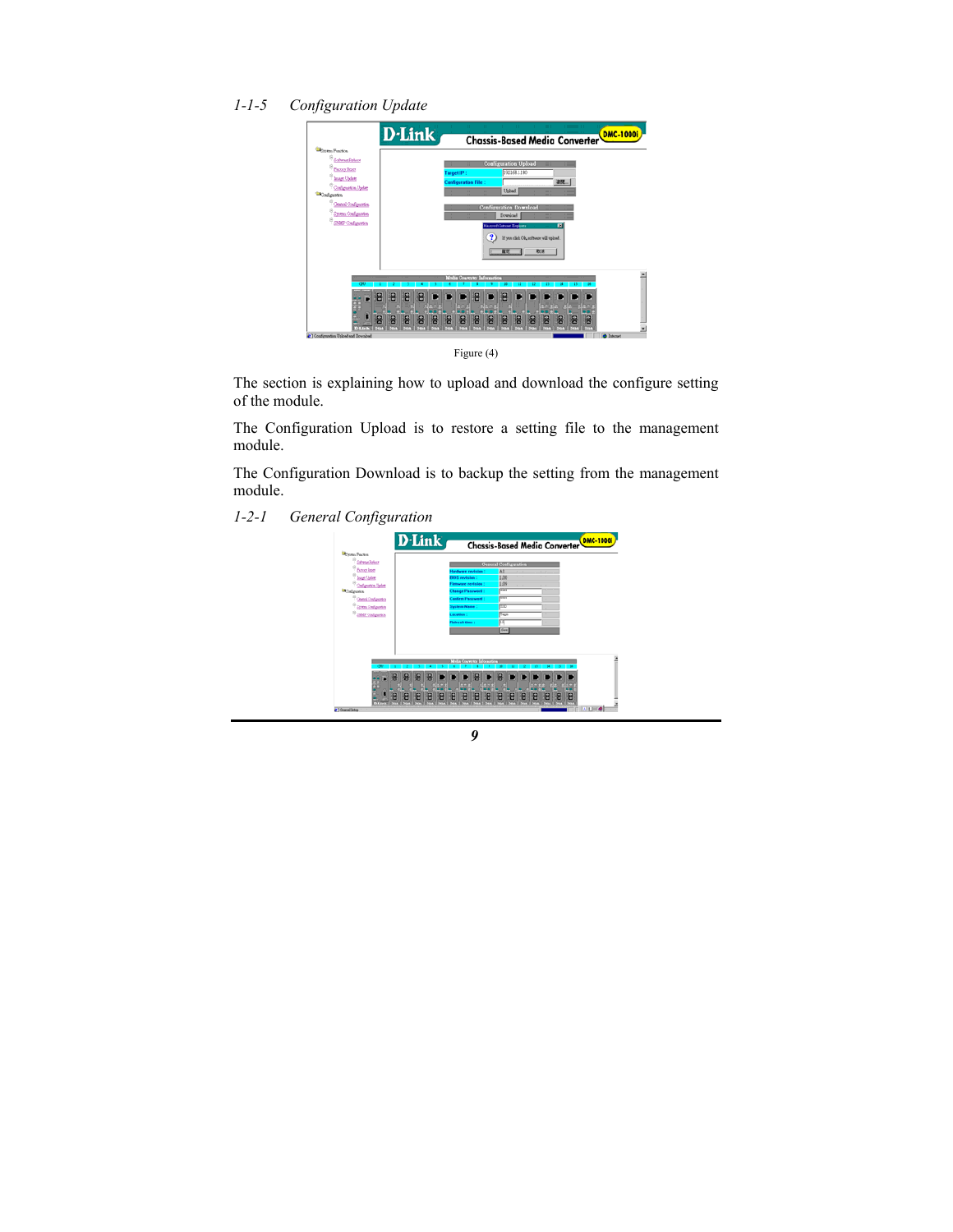#### Figure (5)

|                       | Hardware revision: noted the version of the hardware.          |
|-----------------------|----------------------------------------------------------------|
| <b>BIOS revision:</b> | noted the version of the BIOS.                                 |
|                       | Firmware revision: noted the version of the firmware.          |
|                       | Change Password: the changing of the admit password.           |
|                       | Confirm Password: to confirm the setting of admit password.    |
| <b>System Name:</b>   | to authorize the device system name.                           |
| Location:             | to show the device where it is located.                        |
| the web.              | Refresh time: to set the refreshing time of the device through |

*1-2-2 General Configuration*



Figure (6)

| <b>MAC Address:</b> |  | will show out the MAC address of the device. |
|---------------------|--|----------------------------------------------|
|---------------------|--|----------------------------------------------|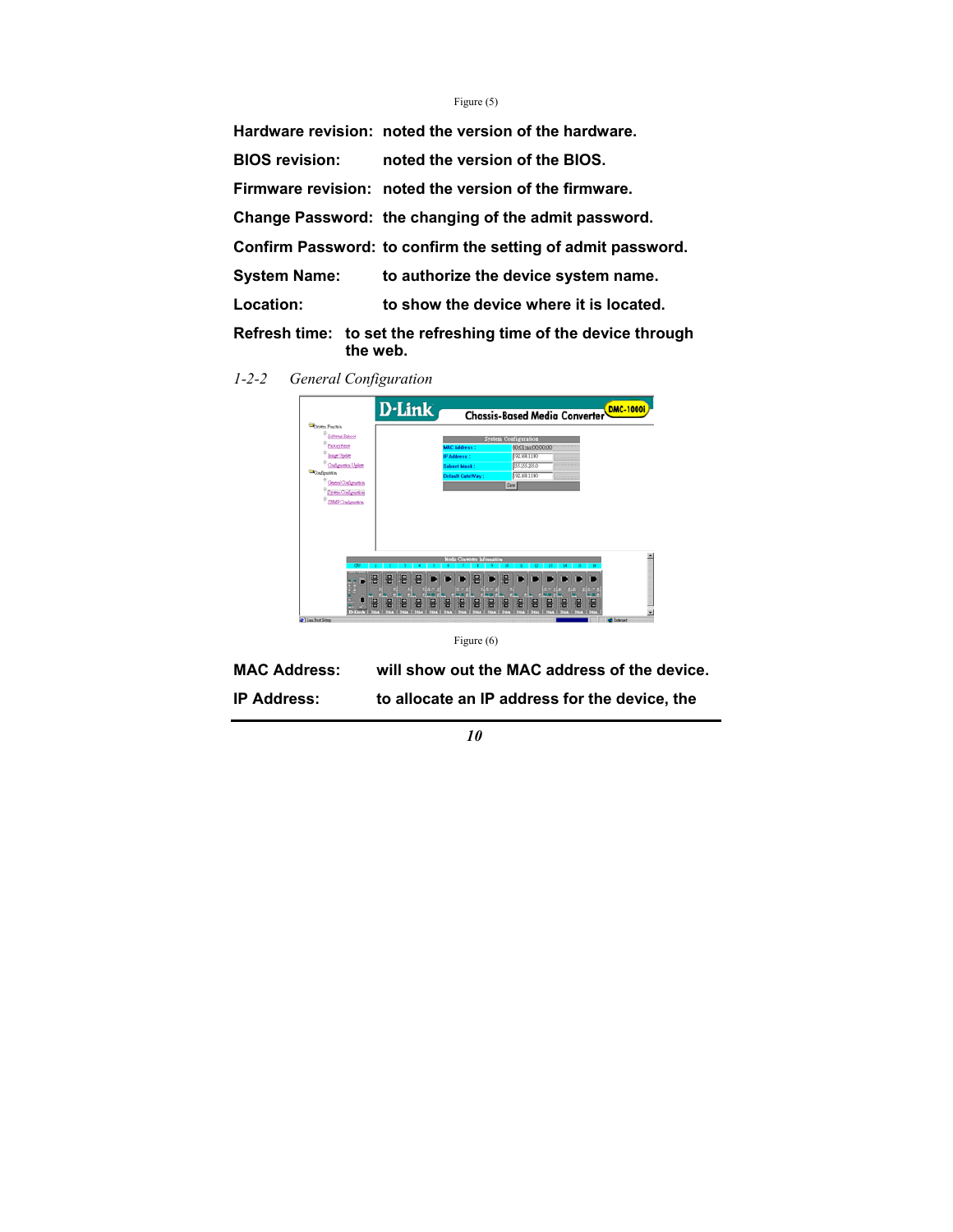#### **default IP is "192.168.1.1".**

- Subnet Mask: to set the Subnet Mask, the default is **"255.255.255.0".**
- **Default Gateway: to set the gateway address, the default is "192.168.1.254".**

**NOTE: After configuring the system device, need to press the save button to save the setting.** 

*1-2-3 SNMP Configuration*

| System Function                                |                    |                                  |                    |
|------------------------------------------------|--------------------|----------------------------------|--------------------|
| <b>Software Reboot</b><br><b>Factory Reset</b> |                    | <b>SNMP</b> Configuration        |                    |
| <b>Get Community Name:</b>                     | poblic             | <b>Set Community Name:</b>       | private            |
| Trap Community Name: poble                     |                    | <b>Trap Host IP Address:</b>     | [192.168.1.188]    |
| <b>Cold Start Trap:</b>                        | G Enable C Disable | <b>Authentication Fail Trap:</b> | C Enable C Disable |
| <b>Power Fall Trap:</b>                        | C Enable C Disable | <b>Fan Fall Trap:</b>            | C Enable C Disable |
| <b>MC Plugin Trap:</b>                         | C Enable C Disable | <b>MC Pullout Trap:</b>          | C Enable C Disable |
|                                                |                    | Save                             |                    |



- **Get Community Name: to get the device community name** (default = public)**.**
- **Set Community Name: to set the device community name (default =** private)**.**
- **Trap Community Name: to authorize the device trap community name** (default = public).
- **Trap Host IP Address: to set the trap host IP address (same as monitoring station IP address).**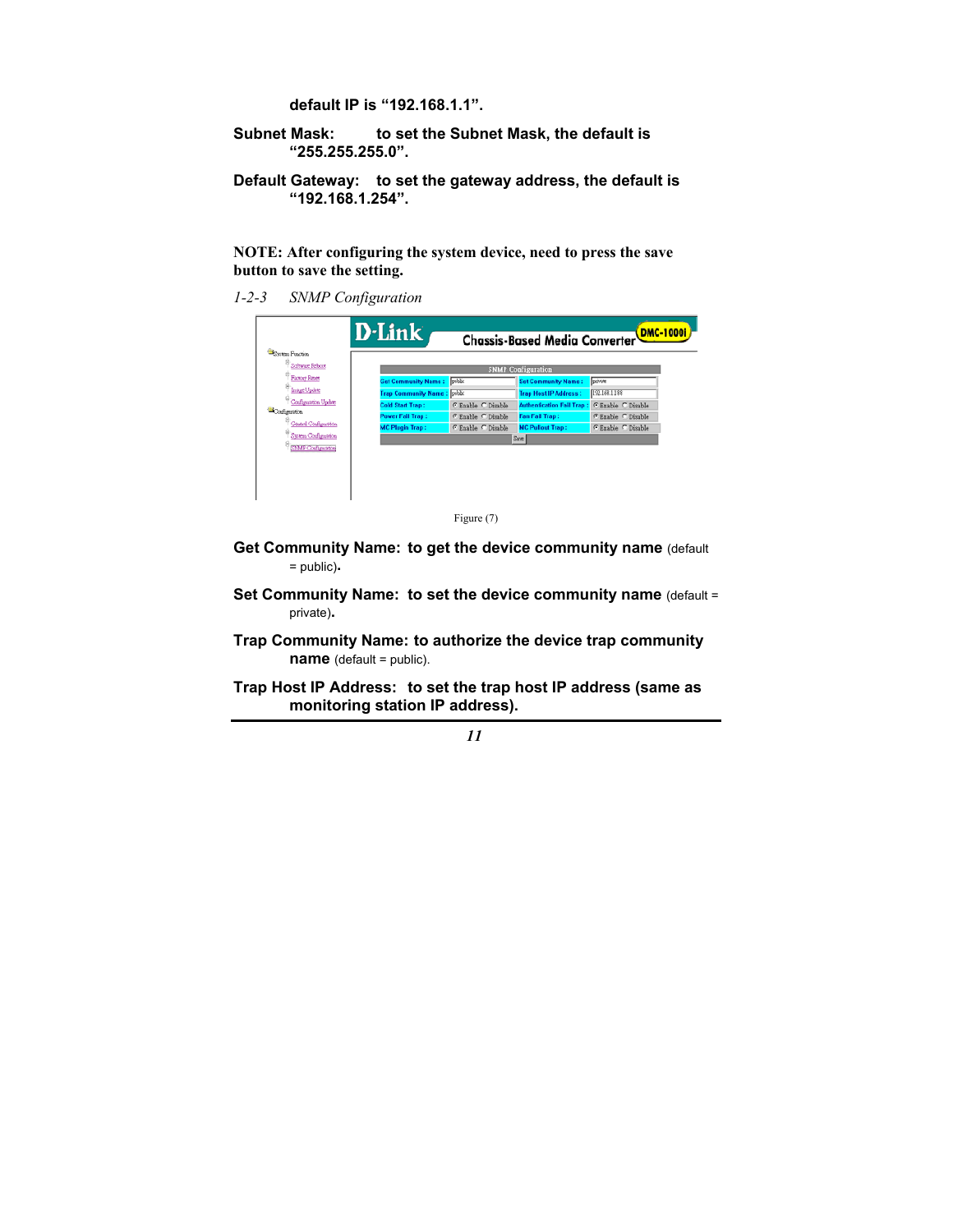- **Cold Start trap: to set the trap for rebooting the device**   $($ default = enable $).$
- **Authentication Fail Trap: to set the warning trap when the community name of the device and workstation are different** (default = enable)**.**
- **Power Fail Trap: to set the Power Fail Trap** (default = enable).
- **Fan Fail Trap:** to set the fan fail trap (default = enable).
- **MC Plug-in Trap: to set the trap of the Media Converter module if it is plugged in** (default = enable).
- **MC Pullout Trap: to set the trap of the Media Converter module if it is pulled out** (default = enable).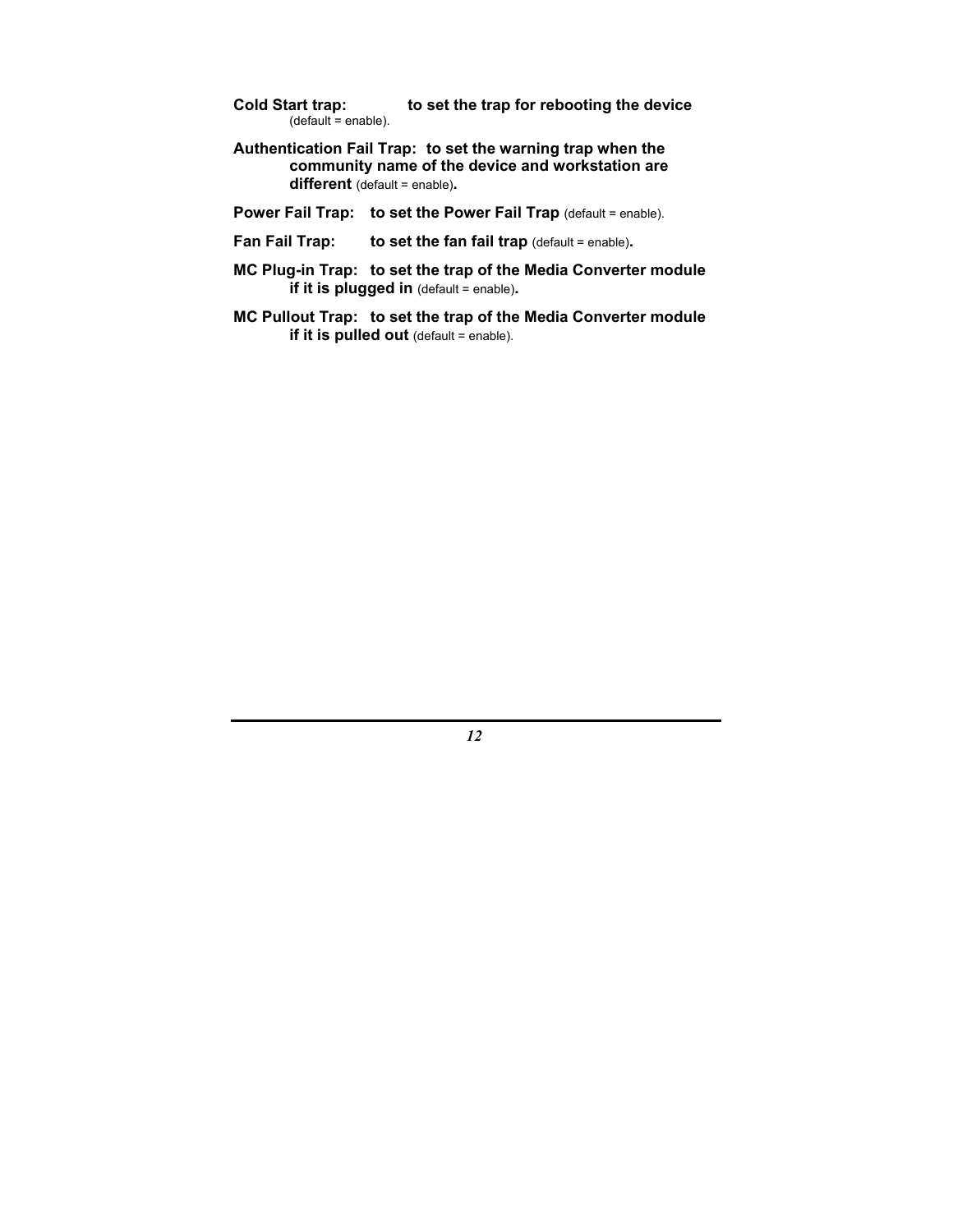# *MANAGEMENT SETTING THROUGH TERMINAL EMULATOR*

**2 Main Menu** 



Figure (8)

#### **2-1 System Function**

There are three items in System Function menu, "Software Reboot, Factory Reset, Image Update. (Figure 9)

| /System Function    | D-Link DMC-1000i v1.09                           |      |
|---------------------|--------------------------------------------------|------|
|                     |                                                  |      |
|                     |                                                  |      |
|                     | Software Reboot<br>Factory Reset<br>Image Update |      |
|                     |                                                  |      |
|                     |                                                  | Exit |
| [UP] [DOWN] [ENTER] |                                                  |      |

Figure (9)

*2-1-1 Software Reboot* 

To reboot for the software setting.

*2-1-2 Factory Reset*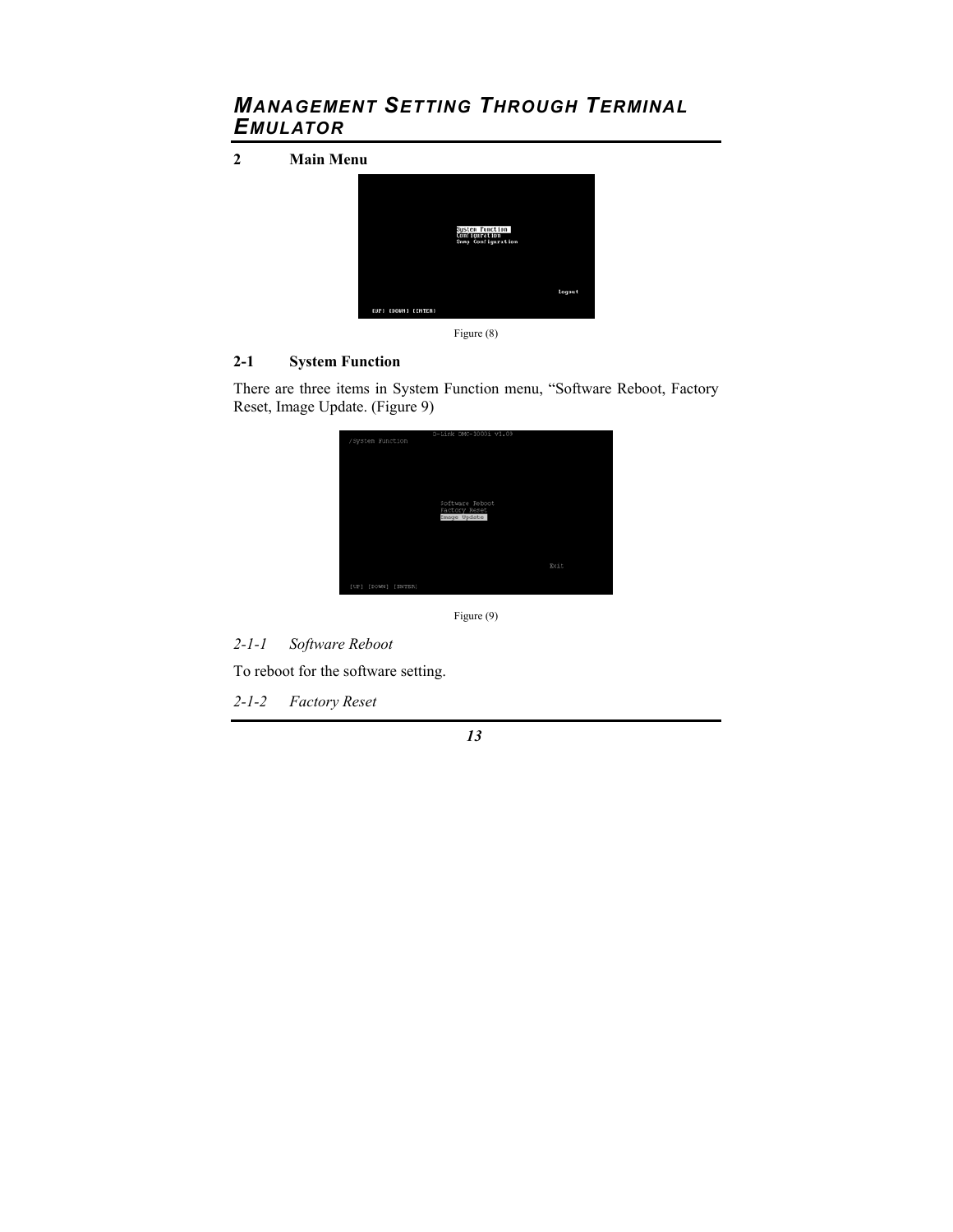This function is to set the device back to the default setting in case of the messy setting.

*2-1-3 Image Update* 





The section is to set the TFTP Server IP Address first, and the default address was set to "192.168.1.2". The Image File can be updated by uploading the image file from the TFTP server. (Figure 10)

**Note: The content of the image file will write the whole firmware of the management module, please be sure that the image file is correct.** 

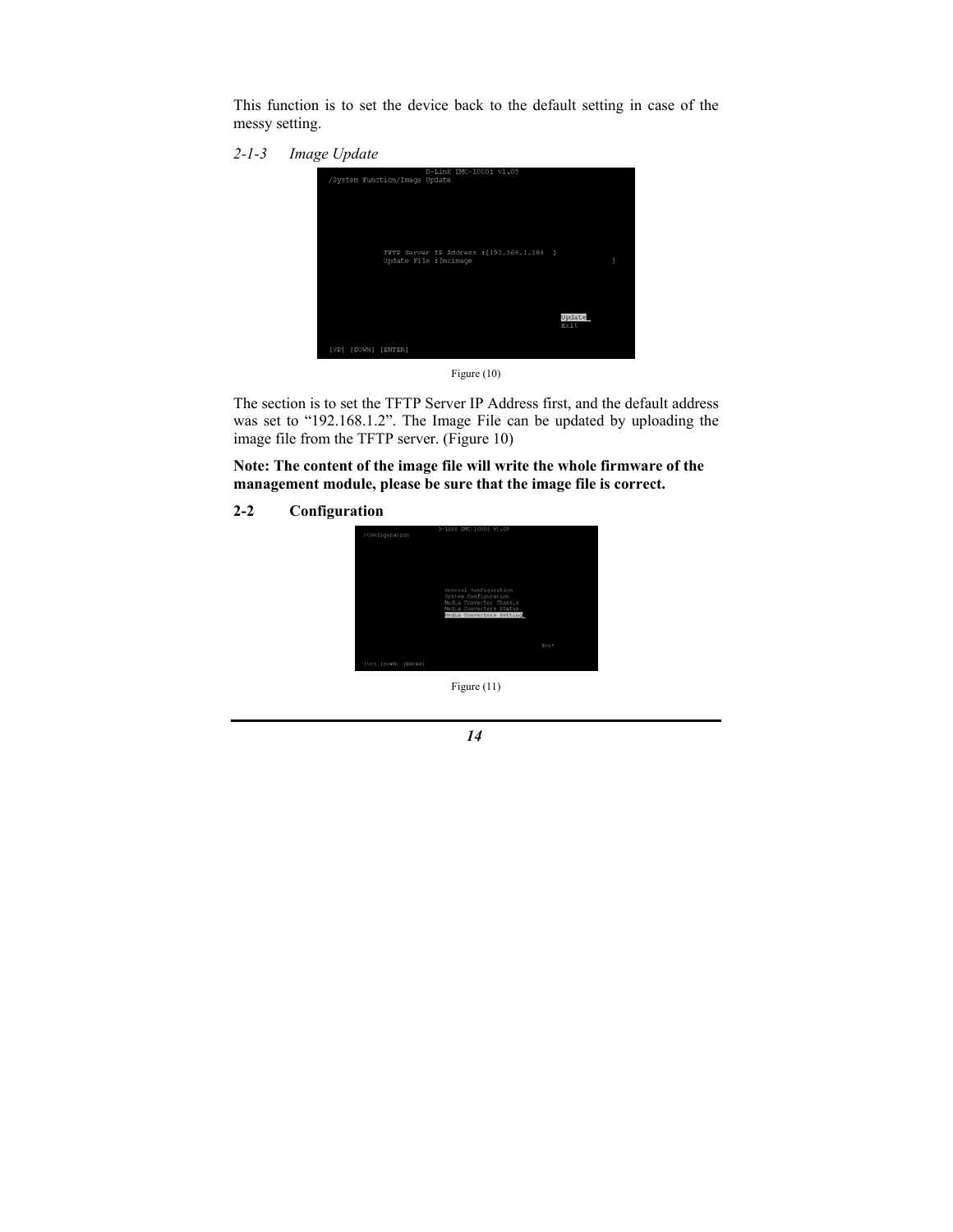There are four items in the Configuration menu, "General Configuration, System Configuration, Media Converter Chassis, Media Converters Status and Media Converters Setting. (Figure 11)

*2-2-1 General Configuration* 



Figure (12)

|                                          | Hardware revision: noted the version of the hardware.       |
|------------------------------------------|-------------------------------------------------------------|
| <b>BIOS revision:</b>                    | noted the version of the BIOS.                              |
| Firmware revision:                       | noted the version of the firmware.                          |
|                                          | Change Password: the changing of the admit password.        |
|                                          | Confirm Password: to confirm the setting of admit password. |
| <b>System Name:</b>                      | to authorize the device system name.                        |
| Location:                                | to show the device where it is located.                     |
| <b>Refresh time:</b><br>through the web. | to set the refreshing time of the device                    |

*2-2-2 System Configuration*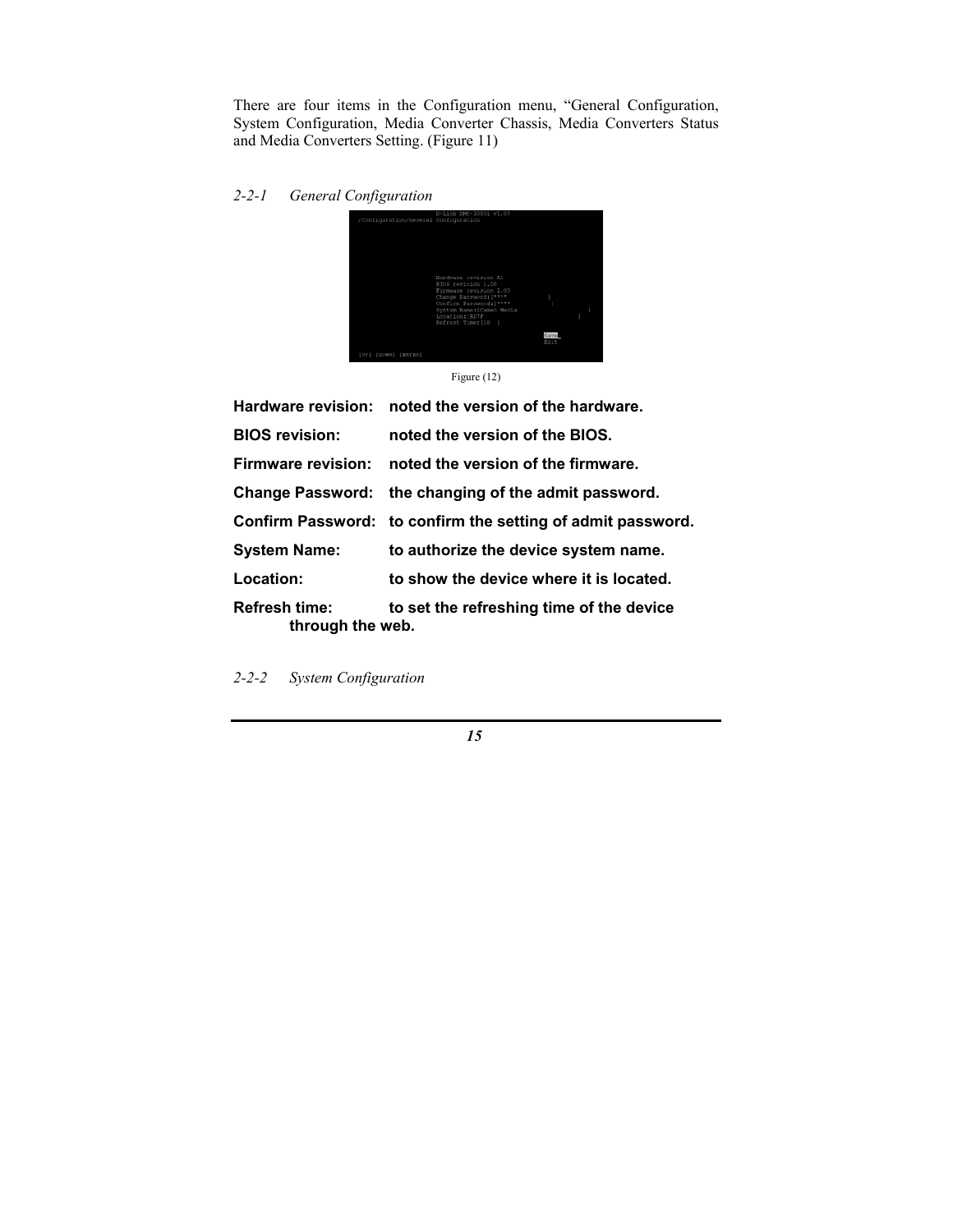



**MAC Address: will show out the MAC address of the device.** 

- **IP Address: to allocate an IP address for the device, the default IP is "192.168.1.1".**
- **Subnet Mask: to set the Subnet Mask, the default is "255.255.255.0".**
- **Default GW: to set the gateway address, the default is "192.168.1.254".**

**NOTE: After configuring the system device, need to press the save button to save the setting.** 

*2-2-3 Media Converter Chassis*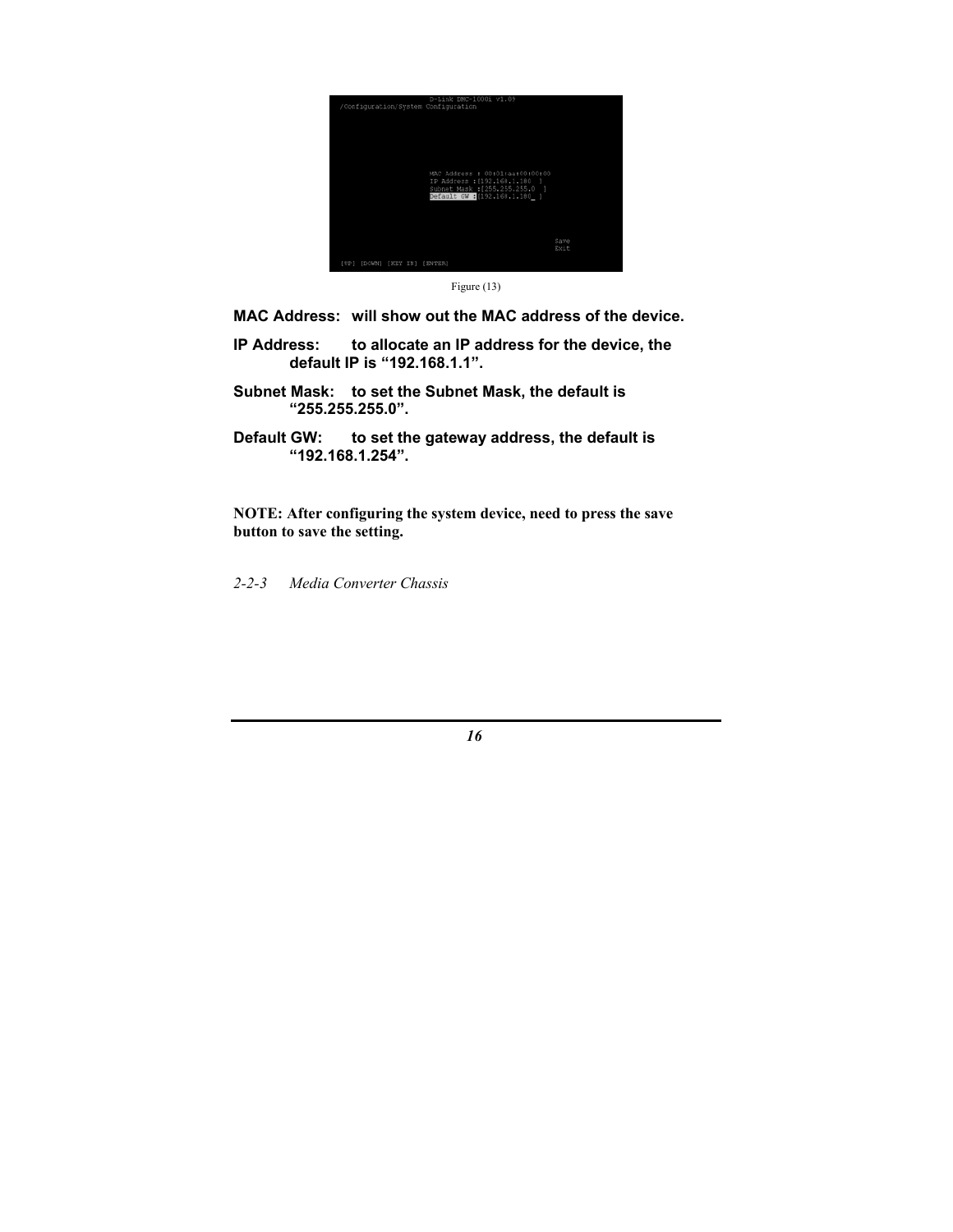|                                        | D-Link DMC-1000i v1.09 |        |                     |                       |
|----------------------------------------|------------------------|--------|---------------------|-----------------------|
| /Configuration/Media Converter Chassis |                        |        |                     |                       |
|                                        |                        |        |                     |                       |
|                                        |                        |        |                     |                       |
|                                        |                        |        |                     |                       |
|                                        |                        |        |                     |                       |
|                                        |                        |        |                     |                       |
|                                        |                        |        |                     |                       |
|                                        |                        |        |                     |                       |
|                                        |                        | Plugin | Power Fail Fan Fail |                       |
| Power 1:                               |                        | v      | ×                   | $\boldsymbol{\times}$ |
| Power 2:                               |                        | v      | ×                   | ×                     |
|                                        |                        |        |                     |                       |
|                                        |                        |        |                     |                       |
|                                        |                        |        |                     |                       |
|                                        |                        |        |                     |                       |
|                                        |                        |        |                     |                       |
|                                        |                        |        |                     |                       |
|                                        |                        |        |                     |                       |
|                                        |                        |        |                     | Exit                  |
|                                        |                        |        |                     |                       |
| [UP] [DOWN] [ENTER]                    |                        |        |                     |                       |
|                                        |                        |        |                     |                       |

Figure (14)

The screen will show out the power status of the chassis system. V stands for "yes" and X stands for "No". Plug in: indicates if Power 1 or 2 was plugged in or not. Power Fail: indicates if the Power 1 or 2 is fail or not. Fan Fail: indicates if the Fan 1 or 2 is fail or not.



|      |                 | Media 1       |        |         | Media | $\overline{2}$ |      |
|------|-----------------|---------------|--------|---------|-------|----------------|------|
| Slot | Plugin          | Link          | Duplex | Speed   | Link  | Duplex         | Spee |
| 01:  | 100FX-100FX     | $\mathbf x$   | ×      | ×       | ×     | ×              |      |
| 02:  | 100FX-100FX     | ×             | ×      | ×       | ×     | ×              |      |
| 03:  | 100FX-100FX     | ×             | ×      | ×       | ×     | ×              |      |
| 04:  | 1000SX-1000LX   | X             | ×      | ×       | ×     | ×              |      |
| 05:  | 10/100TX-100FXS | v             | F      | 100M    | v     | F              | 100  |
| 06:  | 1000T-1000SX    | ×             | ×      | ×       | ×     | ×              |      |
| 07:  | 10/100TX-100FXM | $\mathbbm{X}$ | ×      | ×       | ×     | X              |      |
| 08:  | 1000SX-1000LX   | $\mathbbm{X}$ | ×      | ×       | ×     | X              |      |
| 09:  | 10/100TX-100FXM | v             | y.     | 100M    | ×     | ×              |      |
| 10:  | 1000SX-1000LX   | $\mathbf x$   | ×      | ×       | ×     | X              |      |
| 11:  | 1000T-1000LX    | ×             | ×      | ×       | ×     | ×              |      |
| 12:  | 1000T-1000SX    | $\mathbf x$   | ×      | ×       | ×     | ×              |      |
| 13:  | unsupported     | ٠             | ٠      | $\star$ | ٠     | $\star$        |      |
| 14:  | 100TX-100FXS    | x             | ×      | ×       | v     | F              | 100  |
| 15:  | 100TX-100FXM    | ×             | ×      | ×       | ×     | ×              |      |
| 16:  | 10/100TX-100FXM | ×             | ×      | ×       | ×     | ×              |      |

Figure (15.1)

Indicates the Link, Duplex mode and Speed status of each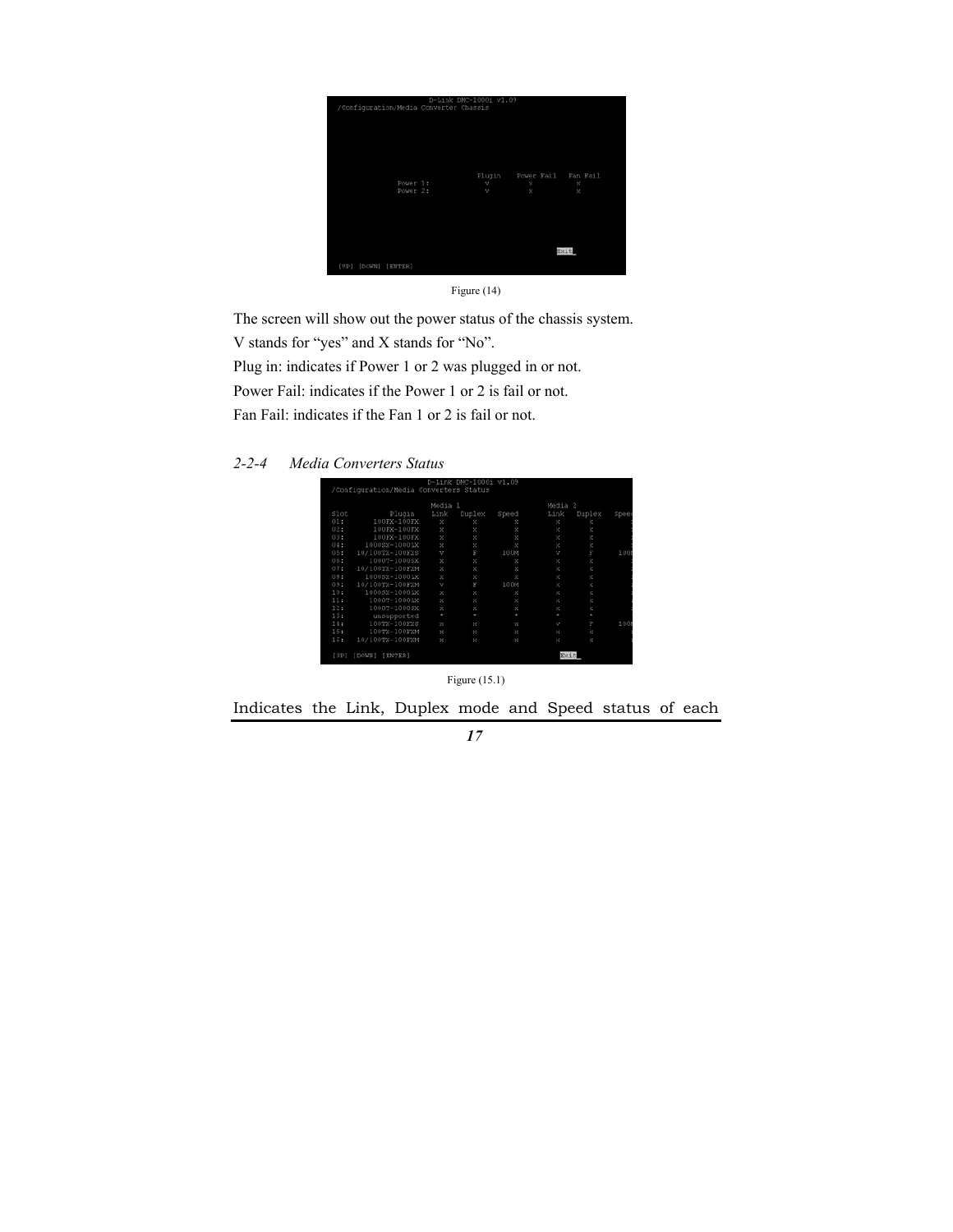media converter.

*2-2-4 Media Converters Status* 

| Slot No.       | Module          | Enabled | Setting        |
|----------------|-----------------|---------|----------------|
| 01:            | 100FX-100FX     | ٠       | {Disable}      |
| 02:            | 100FX-100FX     |         | Enable         |
| 03:            | 100FX-100FX     | ۰       | (Enable        |
| 04:            | 1000sx-1000LX   | ٠       | (Enable        |
| 0.5:           | 10/100TX-100FXS |         | {Enable        |
| 06:            | 1000T-1000SX    |         | (Enable        |
| 07:            | 10/100TX-100FXM |         | Enable         |
| 08:            | 1000SX-1000LX   |         | (Enable        |
| 09:            | 10/100TX-100FXM |         | <i>E</i> nable |
| 10:            | 1000SX-1000LX   |         | (Enable        |
| 11:            | 1000T-1000LX    |         | Enable         |
| 12:            | 1000T-1000SX    |         | (Enable        |
| 13:            | 10/100TX-100FXS |         | {Enable        |
| 14:            | 100TX-100FXS    |         | (Enable        |
| 15:            | 100TX-100FXM    | ٠       | (Enable        |
| 16:            | 10/100TX-100FXM |         | (Enable        |
| [UP]<br>[DOWN] | [ENTER]         |         | Action<br>Exit |



To control the linkage of each media converter.

**2-3 SNMP Configuration** 



Figure (16)

(default = public)**.** 

Get Community Name: to get the device community name

**Set Community Name: to set the device community name (default =** private).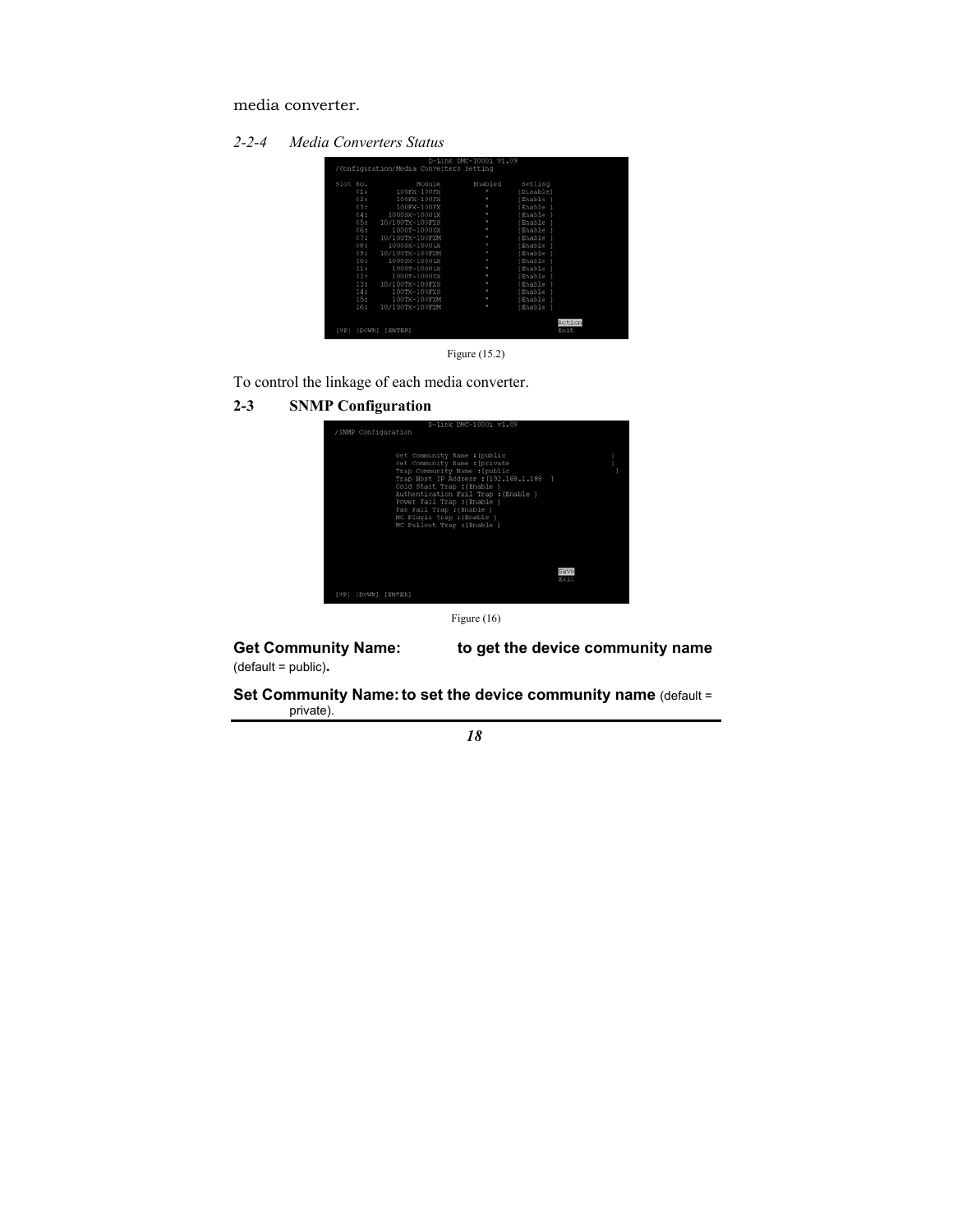**Trap Community Name: to authorize the device trap community name** (default = public).

**Trap Host IP Address: to set the trap host IP address (same as monitoring station IP address).** 

- **Cold Start trap: to set the trap for rebooting the device (default =** enable).
- **Authentication Fail Trap: to set the warning trap when the community name of the device and workstation are different** (default = enable)**.**
- **Power Fail Trap: to set the Power Fail Trap** (default = enable).
- **Fan Fail Trap:** to set the fan fail trap (default = enable).
- **MC Plug-in Trap: to set the trap of the Media Converter module if it is plugged in** (default = enable).
- **MC Pullout Trap: to set the trap of the Media Converter module if it is pulled out** (default = enable).

Appendix A

#### **When forgot the password**

Boot up the chassis system and press the escape button repetitious three to four times, then press "root" for login the BIOS setting, some command key as follow: help, ls(list), sysconf (system configuration), flash, boot

Help: to check the usage of the command list.

Ls: to list out the command key.

Sysconf: to configure or view the system parameter to IIC EEPROM.

Flash: to flash the image file from TFTP server.

Boot: to boot up the system.

*The usage will indicate out on the screen when the command key input error.*